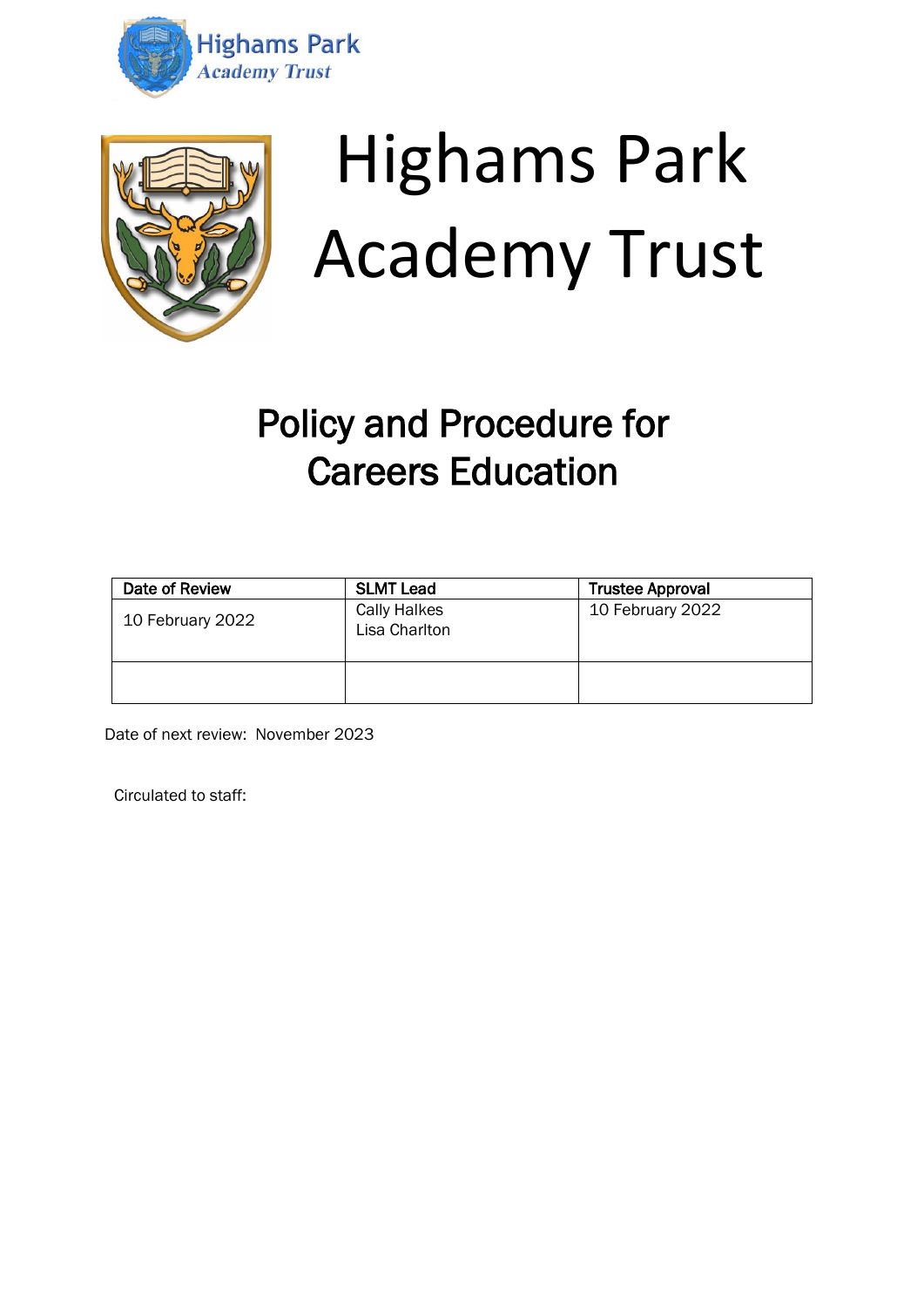

## **Higham's Park Careers Education Policy**

### **Statutory Requirement and Government Guidelines**

It is the duty of Highams Park to secure independent careers guidance for all years 8-13 students. The Careers Department at Highams Park is here to support students with choices they will make for their future aspirations. The schools focus is to guide and implement the necessary requirements to foster each student's decisions, presented in an impartial manner as adhered through statutory guidance. It aims to provide a full range of activity delivered under the eight Gatsby Benchmarks as laid out within the Career Education section. This will integrate training opportunities including apprenticeships and other vocational pathways.

All students with an EHC Plan will also be given independent careers guidance through the local authority to aid with their career choices and progression.

All young people are required to continue in education or training between the ages of 16-18 and can do this in three ways:

- Full time sixth form at school or at another sixth form centre or college of FE
- Through training provider Apprenticeship, Traineeship, or supported internship
- Full time work combined with part time accredited study/qualification.

#### **Vision and Values**

The Careers department is here to help each student as they navigate their way on the road of discovery through research and other resources. The guidance each person receives will promote the best interest of student to whom it is given, incorporating the core values of Highams Park "**Success through our endeavours",** embracing the emphasis placed on developing caring and considerate individual embedded with responsibility, respect, and resilience!

Highams Park will work in conjunction with the Bakers Clause a legal duty for school's / academies giving students access to the full range of training opportunities that are provided through colleges, universities, technical colleges, apprenticeships. High quality impartial guidance in schools is critical for all young people and their future as this reflects their ability to make informed choices. All students should be given the opportunity to explore both academic and technical qualification to enhance their knowledge of the world of work.

Highams Park Careers Department is committed to ensuring SEND students are provided with the right support for their progression pathway to guarantee they are integrated successfully into further education and work. This is a requirement with the Children's and Families Act and SEND Code of Practise. Supporting students with SEND to achieve better than they ever thought they could by identifying and providing for pupils who have special educational needs and additional needs that works within the guidance by cooperating a 'whole pupil,' 'whole school' approach to the management and provision of support for special educational needs students and how this links to their future aspirations.